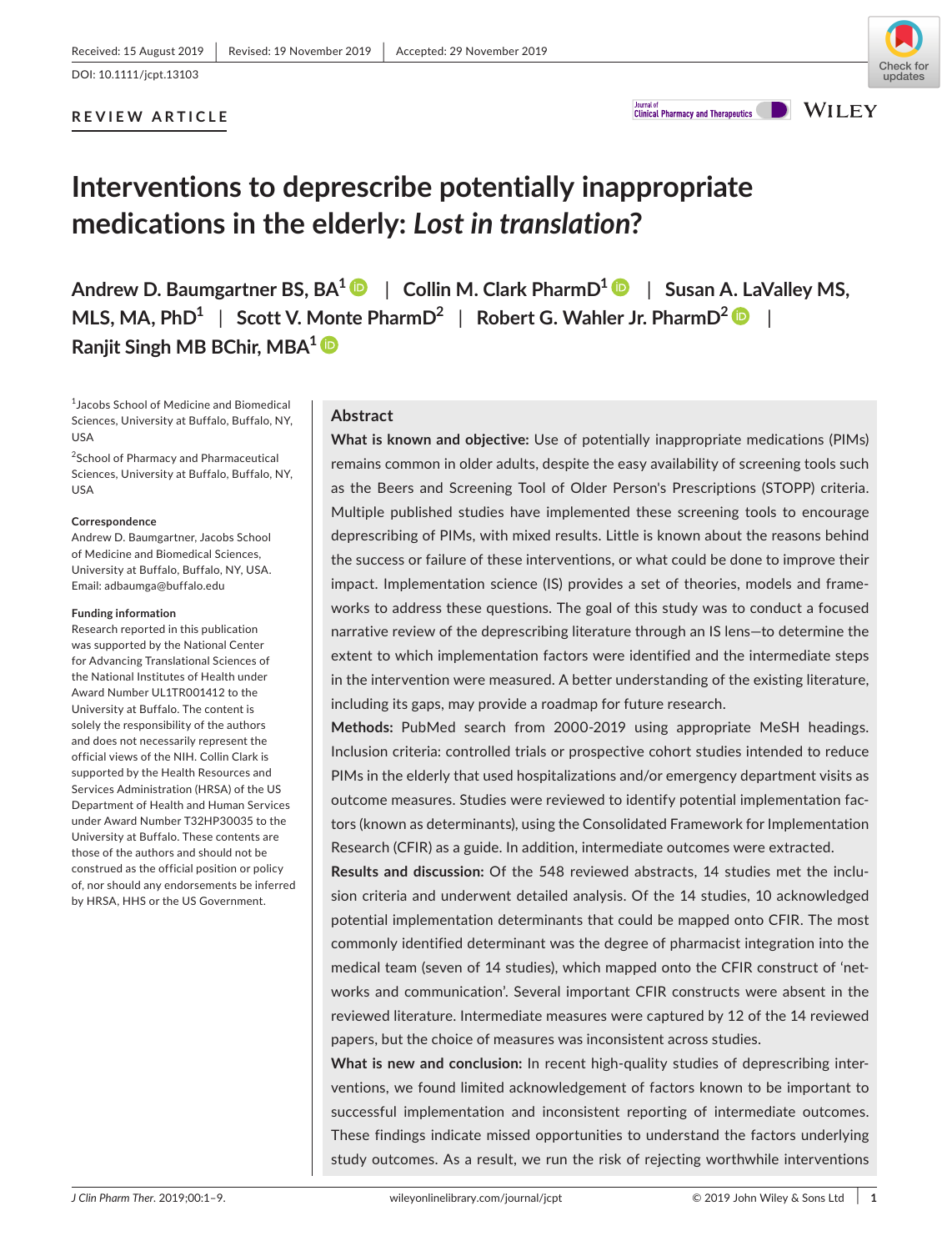due to negative results, when the correct interpretation might be that they failed in implementation. In other words, they were 'lost in translation'. Studies that rigorously examine and report on the implementation process are needed to tease apart this important distinction.

#### **KEYWORDS**

adverse event, appropriateness, beers criteria, clinical pharmacy, consolidated framework for implementation research, deprescribing, elderly, guideline adherence, implementation science, pharmacy practice, physician, polypharmacy, potentially inappropriate medications, prescribing practices

## **1** | **WHAT IS KNOWN AND OBJECTIVE**

Striking the critical balance between benefit and harm from medication use in older adults continues to be a challenge. In recent studies, anywhere from 16% to 40.8% of elderly patients are on potentially inappropriate medications.<sup>1-9</sup> The term potentially inappropriate medication (PIM) implies that risks will usually outweigh benefits and is operationalized using criteria that are based partly on evidence and partly on expert opinion. The Beers Criteria and the Screening Tool of Older Person's Prescriptions (STOPP) are the most well known of these.<sup>10,11</sup> Although they are not perfect, these criteria are well defined and there is broad consensus as to their value as screening tools. Various interventions to deploy these kinds of tools in clinical practice have been designed and tested with the goal of deprescribing potentially inappropriate medications in older adults, reducing their exposure to unwarranted risks and ultimately reducing harm.12-14 Pharmacist-led medication reviews and clinical decision support are among the common approaches used in these studies.

However, a 2018 Cochrane review based on 32 studies found that although such interventions can reduce polypharmacy, it is unclear whether they result in reductions in drug-related problems, quality of life or hospitalizations.<sup>15</sup> These findings raise the question of whether the interventions (eg deployment of a pharmacist using a screening tool such as Beers or STOPP, or use of clinical decision support) need to be redesigned or whether other factors are at play.

It is well known that the success of a clinical intervention in practice depends not only on the details of the intervention itself but also on the way that it is implemented into clinical settings.<sup>16</sup> Successful implementation of deprescribing is a complex process that starts with identifying a medication that should be stopped (eg using Beers or STOPP tools) but must be followed by communication of the recommendation to the prescriber and patient/ caregiver and engagement with them in the decision. Additional steps may also be needed, including dose titration, identifying and initiating alternative therapies and communicating the plan to other providers. In other words, deprescribing is an individualized process that can be time-intensive and may involve multiple team members and workflow changes. The field of implementation

science (IS) provides a set of theories, models and frameworks that can be deployed to better understand and evaluate the implementation process and its effects on outcomes. Implementation science is rich and diverse but one of the key insights that transcends much of IS in that failure of an intervention may result either from flaws in the intervention itself (intervention failure) or from inadequate deployment (implementation failure) in which the intervention is 'lost in translation'.<sup>17</sup> It follows that understanding the reasons for failure (or for that matter, success) requires looking beyond clinical (end point) outcomes to understand the implementation context and process.

Multiple contextual and process factors may influence success of deprescribing interventions. These could include the provider's perception of the strength of evidence, whether providers are open to incorporation of a pharmacist in the clinical team, the skill level of the pharmacist or the usability of a clinical decision support tool, as applicable. Understanding of these types of factors, sometimes called implementation determinants, can shed light on why an intervention does or does not work in real-world settings. Capturing and reporting on these issues would therefore be important to allow the end users of research, including practitioners and other researchers, to correctly interpret study findings. One of the most well-established frameworks in implementation science is the Consolidated Framework for implementation research. $^{18}$  It was developed to support the systematic study of implementation of known practices into real-world settings by providing a common language by which implementation can be described and studied. CFIR provides, among other things, a structure for identifying and reporting on implementation determinants. Table 1 shows the CFIR Domains and constructs under each domain. It has been used to study and/or guide the implementation of interventions in diverse areas of healthcare such as health promotion, mental health, obesity and chronic disease management, but has not been applied to the deprescribing literature to our knowledge.

In addition to examining determinants in the implementation process, describing and evaluating the steps in the process can be very valuable. This can be accomplished through measurement and reporting of intermediate outcomes that characterize the steps in terms such as time and resources expended, types of recommendations made and their acceptance rate. This can shed light on its success or failure of the intervention and guide future intervention efforts.<sup>17,19</sup>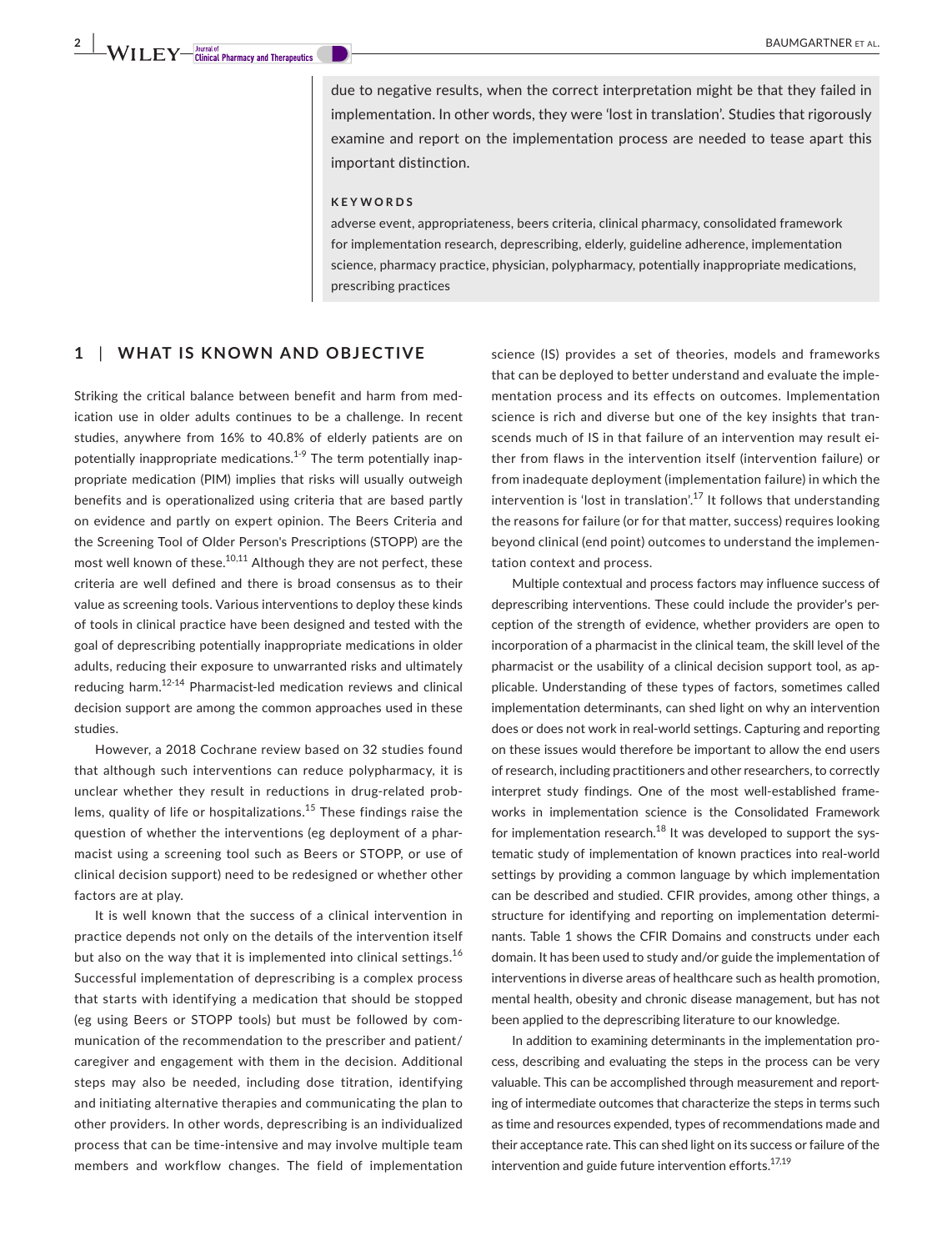#### **TABLE 1**  Overview of the consolidated framework for implementation research

| Domain                            | <b>Constructs</b>                               |  |  |
|-----------------------------------|-------------------------------------------------|--|--|
| Intervention                      | Intervention source                             |  |  |
| characteristics                   | Evidence strength and quality                   |  |  |
|                                   | Relative advantage                              |  |  |
|                                   | Adaptability                                    |  |  |
|                                   | Trialability                                    |  |  |
|                                   | Complexity                                      |  |  |
|                                   | Design quality and packaging                    |  |  |
|                                   | Cost                                            |  |  |
| Outer setting                     | Patient needs and resources                     |  |  |
|                                   | Cosmopolitanism                                 |  |  |
|                                   | Peer pressure                                   |  |  |
|                                   | External policy and incentives                  |  |  |
| Inner setting                     | Structural characteristics                      |  |  |
|                                   | Networks and communication                      |  |  |
|                                   | Culture                                         |  |  |
|                                   | Implementation climate                          |  |  |
|                                   | Readiness for implementation                    |  |  |
| Characteristics of<br>individuals | Knowledge and beliefs about the<br>intervention |  |  |
|                                   | Self-efficacy                                   |  |  |
|                                   | Individual stage of change                      |  |  |
|                                   | Individual identification with organization     |  |  |
|                                   | Other personal attributes                       |  |  |
| Process                           | Planning                                        |  |  |
|                                   | Engaging                                        |  |  |
|                                   | Executing                                       |  |  |
|                                   | Reflecting and evaluating                       |  |  |

*Note:* Damschroder et al.<sup>18</sup>

This narrative literature review examines published deprescribing interventions through the lens of implementation science. The goal was to critically evaluate selected deprescribing studies with an IS lens to determine the extent to which implementation determinants and important intermediate outcomes are captured. This would aid the interpretation of their findings as well as potentially guide the design of future deprescribing studies. With these goals in mind, we undertook a narrowly focused review, limited to high-quality studies that examined the most significant clinical outcomes.

## **2** | **METHODS**

To identify high-quality studies of deprescribing interventions with older adults that measured direct medication harm, we searched PubMed for relevant abstracts dated between 2000 and 2019 using search term, 'Drug-related side effects AND Adverse Reactions AND Aged AND Intervention'.

Abstracts were evaluated for study inclusion using the following criteria:

- 1. A deprescribing intervention
- 2. Targeted patients 65 years or older
- 3. Utilized a controlled clinical trial, cluster trial or prospective cohort design
- 4. Included emergency department (ED) visits and/or hospitalizations in their measured outcomes
- 5. Completed research.

Of 548 unique abstracts that were identified and screened, 42 warranted full paper review. After review of the full text of each article by two of the authors, 14 articles remained eligible for inclusion in this review.

The included studies were first characterized by intervention type using a classification system by Onder et  $al^{20}$  for appropriate description and comparison. Table 2 provides a summary of the included studies and their outcomes.

The next step included an in-depth review of the selected articles, which included identification of any determinant factors described, as defined by the CFIR. $^{18}$  Two reviewers independently identified any implementation factors discussed in the paper (regardless of whether the paper's authors identified them as such), and mapped each onto a construct according to the CFIR framework (see Table 1). Descriptions and explanations of each CFIR construct were utilized to help classify each factor. Intermediate outcome measures reported in each paper were also recorded and classified. Discrepancies between the reviewers were resolved with in-person discussion.

### **3** | **RESULTS AND DISCUSSION**

As shown in Table 2, eight of the studies took place in the hospital setting, $21-25$  four were in the outpatient setting, $26-28$  and two took place in skilled nursing facilities.<sup>29,30</sup> Eleven of the interventions involved a manual medication review, $2^{1,23\cdot28}$  whereas other intervention types included clinical decision support, provider education or comprehensive pharmaceutical care.

Only one study showed a statistically significant improvement in medication-related hospital admissions in the primary analysis, $31$  whereas 3 showed improvement after post hoc analysis.26,32,33

We were able to identify the discussion of implementation factors in 10 of the included papers, with a range of 1-4 factors discussed in each paper, as detailed in Table  $3.21-23.26-28$  Each of the implementation factors could be categorized within the CFIR. The most commonly occurring CFIR domain was the inner setting. Within this domain, the most commonly occurring construct was Networks and Communication (seven papers).<sup>22,23,26,27,31-33</sup> Networks and Communication included topics such as the relationship between the pharmacist and the rest of the care team, which was the single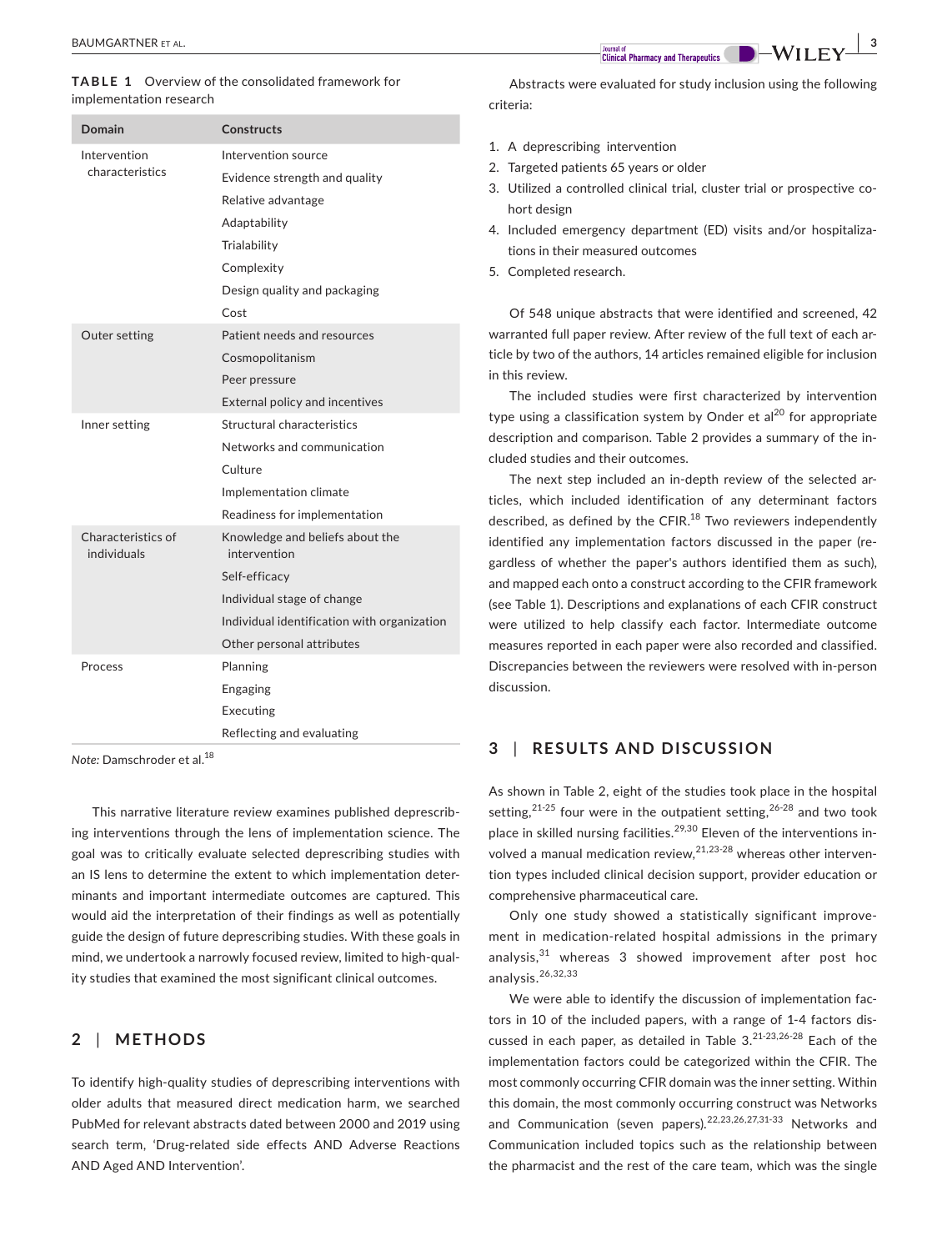| Author                                | Setting (type,<br>country)       | Study design                               | Targeting method                                                                                                                                                                                                           | Intervention<br>method                                                                                                                     | intervention<br>Duration of | Number of<br>patients | follow-up for<br>Duration of<br>outcome                                   | Outcome (effect<br>hospitalizations<br>on ED visits or                      |
|---------------------------------------|----------------------------------|--------------------------------------------|----------------------------------------------------------------------------------------------------------------------------------------------------------------------------------------------------------------------------|--------------------------------------------------------------------------------------------------------------------------------------------|-----------------------------|-----------------------|---------------------------------------------------------------------------|-----------------------------------------------------------------------------|
| Mannheimer                            | Sweden<br>Hospital,              | controlled trial<br>Randomized             | Patients taking two or more drugs                                                                                                                                                                                          | Medication review                                                                                                                          | 9 mo                        | 300                   | $6 \text{ mo}$                                                            | SZ                                                                          |
| Pharmacy in<br>Surgery and<br>Liasion | Netherlands<br>Hospital,         | controlled trial<br>randomized<br>Cluster- | gery ward, with an expected hospital<br>mitted to an elective sur-<br>stay longer than 48h<br>Patients ad                                                                                                                  | Medication review                                                                                                                          | 18 <sub>mo</sub>            | 1094                  | $3 \text{ mo}$                                                            | SN                                                                          |
| Marusic                               | Hospital,<br>Croatia             | controlled trial<br>Randomized             | Patients aged 265 y admitted to the<br>clinic during the study period                                                                                                                                                      | Medication review                                                                                                                          | 3 <sub>mo</sub>             | 160                   | 30d                                                                       | SZ                                                                          |
| Kjeldsen                              | Denmark<br>Hospitals,            | controlled trial<br>randomized<br>Non-     | coagulants, digoxin, methotrexate,<br>Inpatients using at least one of five<br>high-risk medication classes: anti-<br>NSAIDS and opioids                                                                                   | Medication review                                                                                                                          | 4 wk                        | 1782                  | $6 \text{ mo}$                                                            | SZ                                                                          |
| Lapane                                | Skilled Nursing<br>Facility, USA | controlled trial<br>randomized<br>Cluster- | Residents living in nursing homes in<br>the study period                                                                                                                                                                   | medication review<br>Clinical decision<br>support with                                                                                     | 2y                          | 6523                  | $12 \text{ mo}$                                                           | $\frac{5}{2}$                                                               |
| Lenander                              | Outpatient,<br>Sweden            | controlled trial<br>Randomized             | Patients aged 265 y with five or more<br>different medications                                                                                                                                                             | Medication review                                                                                                                          | $15 \text{ mo}$             | 209                   | $12 \text{ mo}$                                                           | $\frac{5}{2}$                                                               |
| Leenderstse                           | Netherlands<br>Outpatient,       | controlled trial<br>randomized<br>Non-     | Patients ≥65, on five or more medica-<br>where dispensed one or more drugs<br>a refill rate of <80% as<br>a measure of non-adherence, and<br>from the anatomical therapeutic<br>chemical class A or class B<br>tions, with | Medication review                                                                                                                          | $12 \text{ mo}$             | 674                   | 20 <sub>mo</sub>                                                          | pitalizations, post<br>0.056-0.73 (hos-<br>HR 0.28, 95% CI<br>hoc analysis) |
| Touchette                             | Outpatient,<br>USA               | controlled trial<br>Randomized             | Aged 65 y or older with three or more<br>prescription medications, and at risk<br>chronic illnesses and six or more<br>for a DRP                                                                                           | Medication review                                                                                                                          | 3y                          | 637                   | 3 and 6 mo                                                                | SN                                                                          |
| Donovan                               | Skilled Nursing<br>Facility, USA | Prospective<br>cohort                      | Patients aged 65 and older, dis-<br>charged from SNF to home                                                                                                                                                               | Clinical decision<br>support                                                                                                               | 1 y                         | 313                   | verse drug events<br>Rehospitalization<br>within 30 d, ad-<br>within 45 d | $\frac{5}{2}$                                                               |
| Farris                                | Hospital, USA                    | controlled trial<br>Randomized             | conditions and/or asthma or chronic<br>Patients with cardiovascular-related<br>obstructive pulmonary disease<br>discharged from study wards                                                                                | cation care plan to<br>Other 'Faxed medi-<br>pharmacy and tel-<br>ephone call 2-5 d<br>their community<br>post-discharge'<br>physician and | 5y                          | 945                   | post-discharge<br>90 d                                                    | SZ                                                                          |

TABLE 2 Overview of the studies included in the literature review **TABLE 2**  Overview of the studies included in the literature review

(Continues) (Continues)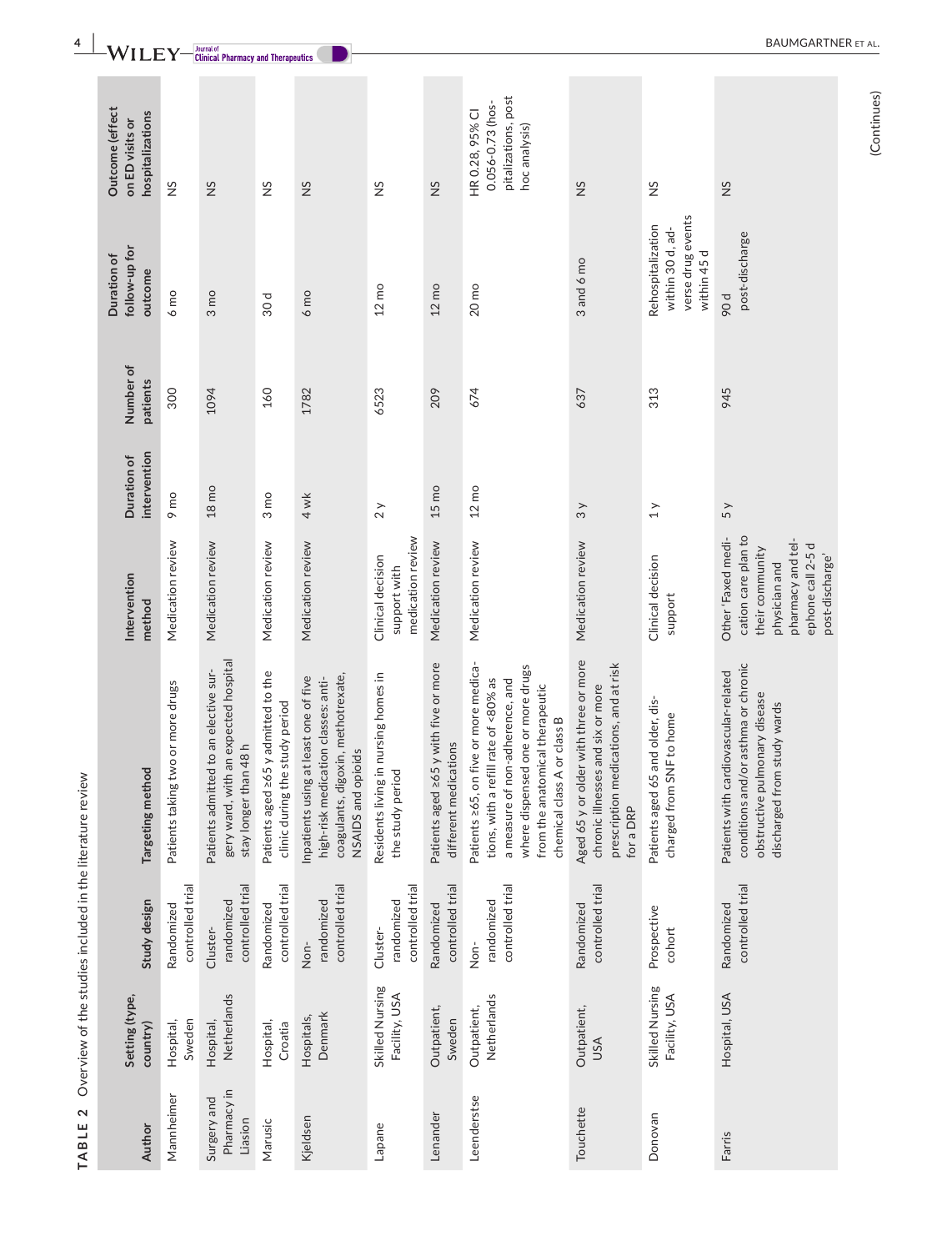| ົ |
|---|
|   |
| L |
|   |
|   |
|   |
| v |
|   |
|   |
|   |
| ٠ |
|   |

| Outcome (effect<br>hospitalizations<br>on ED visits or | (hospitalizations)<br>CI 0.53-0.97<br>RR 0.72, 95%                 | $\frac{5}{2}$                                                                                           | post hoc analysis)<br>(Hospitalizations,<br>HR0.86, 95%<br>$C1 0.76 - 0.97$                                                                                                 | post hoc analysis)<br>(Hospitalizations,<br>CI 0.27-0.90<br>HR0.49, 95% |
|--------------------------------------------------------|--------------------------------------------------------------------|---------------------------------------------------------------------------------------------------------|-----------------------------------------------------------------------------------------------------------------------------------------------------------------------------|-------------------------------------------------------------------------|
| follow-up for<br>Duration of<br>outcome                | 30 d                                                               | $\geq$                                                                                                  | $\geq$                                                                                                                                                                      | 180 d                                                                   |
| Number of<br>patients                                  | 11651                                                              | 503                                                                                                     | $\frac{60}{2}$                                                                                                                                                              | 473                                                                     |
| intervention<br>Duration of                            | $6 \text{ mo}$                                                     |                                                                                                         |                                                                                                                                                                             | 2y                                                                      |
| Intervention<br>method                                 | tion and pharma-<br>Prescriber educa-<br>cist medication<br>review | Pharmacist medica- 4 mo<br>tion review                                                                  | Pharmacist medica-2y<br>tion review                                                                                                                                         | Pharmacist medica-<br>tion review                                       |
| Targeting method                                       | Patients admitted to surgical, urologic<br>or orthopaedic units    | more medications with a participat-<br>Patients 70 or older with eight or<br>ing primary care physician | Patients 65 or older, who were home<br>ambulatory care, with admission to<br>a cooperating ward and a minimum<br>cared or nursing home residents in<br>hospital stay of 3 d | Patients 65 or older with dementia or<br>cognitive impairment           |
| Study design                                           | Prospective<br>Cohort                                              | controlled trial<br>Randomized                                                                          | controlled trial<br>Randomized                                                                                                                                              | Randomized<br>controlled<br>trials                                      |
| Setting (type,<br>country)                             | Netherlands<br>Hospital,                                           | Outpatient,<br>Spain                                                                                    | Germany<br>Hospital,                                                                                                                                                        | Sweden<br>Hospital,                                                     |
| Author                                                 | Bos                                                                | Campins                                                                                                 | Lenssen                                                                                                                                                                     | Gustafsson                                                              |

most commonly identified implementation determinant identified in the papers that were reviewed.

Table 4 summarizes findings related to intermediate outcome measures. Twelve of the 14 papers utilized such measures as part of their analysis, ranging from 1-4 measures.<sup>21,22,24-28,30-34</sup> The most commonly reported intermediate outcomes were number or rate of drug-related problems (six papers),<sup>24,26,27,32-34</sup> types of recommendations made (six papers) $2^{1,24,26,31,33,34}$  and rate of prescriber acceptance of the recommendations (six papers).<sup>21,22,28,32-34</sup>

In our review of high-quality studies that focused on depre scribing PIMs in older adults, we found minimal evidence of re duced medication-related ED or hospital admissions, and little explicit acknowledgement of implementation determinants. The only explicit reference was by Bos et al who mentioned that the 'implementation process was relatively straightforward', because the intervention was performed by providers already within the hospital system. By using the CFIR, we were able to identify im plementation determinants even if they were not explicitly de scribed as such. Presentation of intermediate measures was also very limited. These limitations in the literature represent missed opportunities to understand the reasons for the apparent failure of these studies.

The most commonly discussed implementation determinant was the relationship between the pharmacist and the rest of the medical team. Kjeldsen et al<sup>23</sup> described that 'the majority of [their] clinical pharmacists felt that their professional work was accepted by the physicians'. Conversely, Farris et al<sup>22</sup> indicated that their pharmacists were not part of the inpatient team and that this had a negative effect on the physician-pharmacist dynamic. These examples fall under the CFIR construct 'net works and communication' which is defined as 'the nature and quality of webs of social networks and the nature and quality of formal and informal communications within an organization'.<sup>18</sup> For the interventions depending on a pharmacist, it makes in tuitive sense that said pharmacist's formal and informal rela tionships with their colleagues would influence a provider's decision to accept their recommendation. Seven of 14 stud ies acknowledged this issue and its potential impact on their findings.22,23,26,27,31,33,34

It addition to identifying and categorizing some of the imple mentation factors that were acknowledged in the literature, CFIR can also help elucidate parts of the implementation process that may have been overlooked. For example, the knowledge or train ing level of the professionals taking part in the intervention was given little attention. Only two authors referenced the clinical competencies and post-graduate degrees of the pharmacists in volved with their study. $32,33$  This falls under the 'characteristics of individuals' domain. Knowing what sort of training the care team needs in order to accomplish the intervention and whether the staff felt their training was sufficient for the intervention are critical questions that may dramatically impact the ability of other groups to replicate and optimize the intervention in the clinical setting.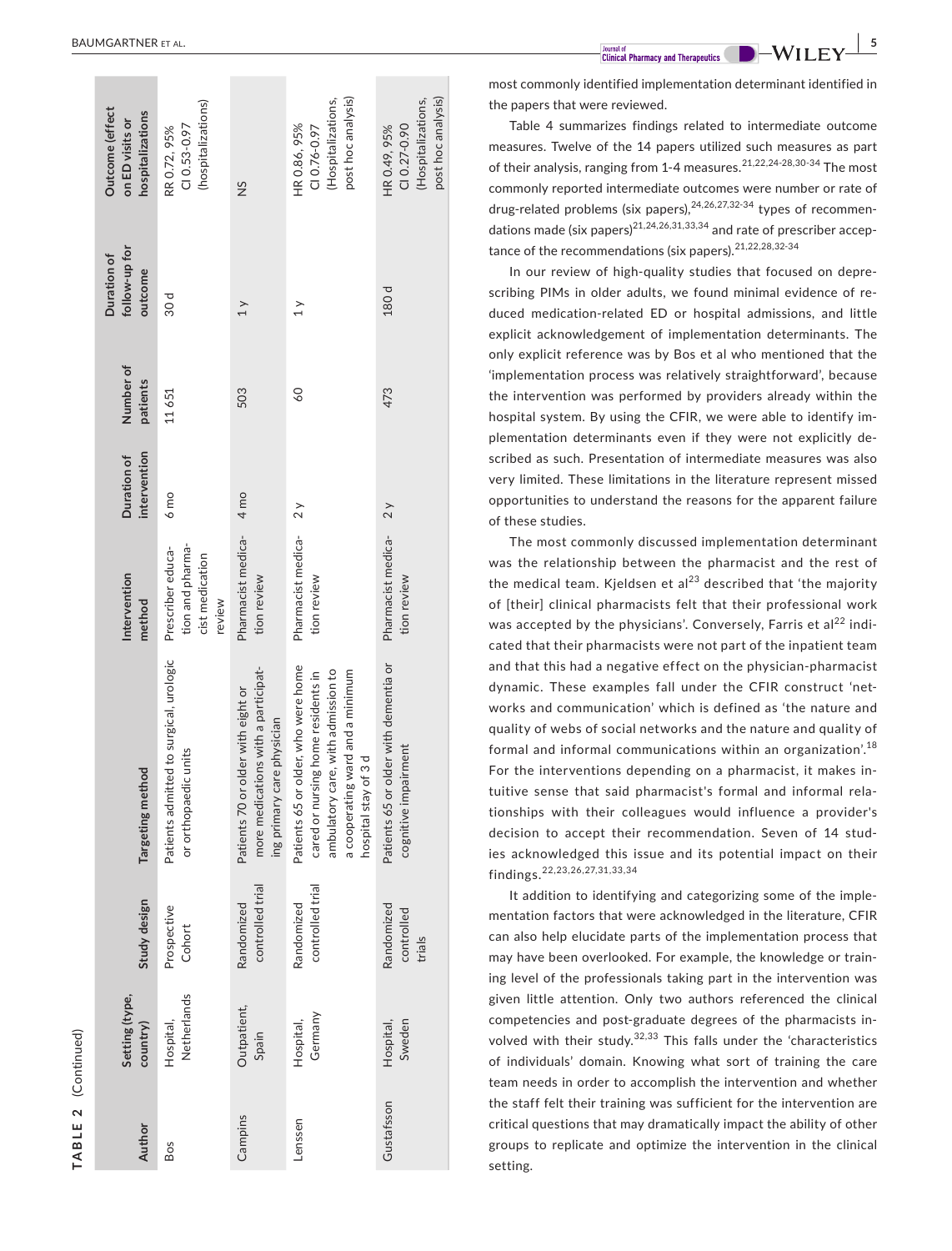# **6**  $\blacksquare$  **WILEY**  $\blacksquare$  **EXECUTER** ET AL.

**TABLE 3**  Overview of implementation factors and associated CFIR domain and construct identified in the review

| Author                     | Implementation factor                                                                                                                                                                                                                           | CFIR domain $\rightarrow$ Construct                                       |
|----------------------------|-------------------------------------------------------------------------------------------------------------------------------------------------------------------------------------------------------------------------------------------------|---------------------------------------------------------------------------|
| Mannheimer                 | N/A                                                                                                                                                                                                                                             |                                                                           |
| Surgery and<br>Pharmacy in | ADE rate in surgical patients and in patients on this particular surgical<br>ward prior to the intervention                                                                                                                                     | Outer setting $\rightarrow$ patient needs and resources                   |
| Liaison Study<br>Group     | Logistical strain on the pharmacist                                                                                                                                                                                                             | Inner setting $\rightarrow$ available resources                           |
| Kjeldsen                   | Pharmacist integration into the medical team                                                                                                                                                                                                    | Inner setting $\rightarrow$ networks and Communication                    |
|                            | Intervention was limited to 5 high-risk meds                                                                                                                                                                                                    | Intervention $\rightarrow$ evidence strengths and quality                 |
| Marusic                    | N/A                                                                                                                                                                                                                                             |                                                                           |
| Lenander                   | Pharmacist integration into the healthcare centre                                                                                                                                                                                               | Inner setting $\rightarrow$ networks and communication                    |
| Lapane                     | N/A                                                                                                                                                                                                                                             |                                                                           |
| Leenderste                 | Pharmacists utilized were community pharmacists with access to a phar-<br>macotherapy help desk staged by a hospital clinical pharmacist                                                                                                        | Characteristics of individuals $\rightarrow$ other personal<br>attributes |
|                            | Pharmacist spent about 4 h per patient for the intervention, which was<br>perceived as adequate to meet the documentation needs                                                                                                                 | Inner setting $\rightarrow$ available resources                           |
|                            | Pharmacist involved already know the patient and had a relationship with<br>them                                                                                                                                                                | Inner setting $\rightarrow$ networks and communication                    |
|                            | Integrated care setting in which the GP and pharmacist discussed the<br>case together after the patient meeting with the pharmacist                                                                                                             | Inner settings $\rightarrow$ network and communication                    |
| Touchette                  | N/A                                                                                                                                                                                                                                             |                                                                           |
| Donovan                    | Many of the rehospitalizations took place immediately after SNF dis-<br>charge, implying that the intervention needed to begin during the SNF<br>stay or even before discharge from the hospital to be effective                                | Process $\rightarrow$ reflecting and evaluating                           |
| Farris                     | Broad inclusion criteria: 18 y or older with a qualifying diagnosis,                                                                                                                                                                            | Process $\rightarrow$ reflecting and evaluating                           |
|                            | Patient's pre-intervention medication management ability and self-<br>reported medication adherence                                                                                                                                             | Outer setting $\rightarrow$ patient needs and resources                   |
|                            | Pharmacists were not part of the inpatient medical teams                                                                                                                                                                                        | Inner setting $\rightarrow$ networks and communications                   |
|                            | Community physician involvement was poor                                                                                                                                                                                                        | Inner setting $\rightarrow$ networks and communication                    |
| Lenssen                    | Clinical pharmacists involved had 1-3 y of experience in clinical pharmacy                                                                                                                                                                      | Characteristics of individuals $\rightarrow$ other personal<br>attributes |
|                            | Pre-intervention, a detailed medication review was only preformed on<br>explicit request of a physician                                                                                                                                         | Inner setting $\rightarrow$ networks and communication                    |
| <b>Bos</b>                 | Patient selection was limited to high-risk individuals in order to reduce<br>the workload of the hospital pharmacist                                                                                                                            | Inner setting $\rightarrow$ readiness for implementation                  |
|                            | Estimated proportion of preventable, clinically relevant DRPs to be 0.7%                                                                                                                                                                        | Outer setting $\rightarrow$ patient needs and resources                   |
|                            | 'Implementation was relatively straightforward', because the interven-<br>tion was performed by providers already active in the hospital system                                                                                                 | Intervention characteristics $\rightarrow$ networks and<br>communication  |
|                            | Intended to identify specific predictive factors for patients at risks of<br>clinically relevant preventable medication-related adverse events                                                                                                  | Outer setting $\rightarrow$ patient needs and resources                   |
| Campins                    | Most common comorbidities were hypertension, osteoarthritis, dyslipi-<br>daemia, heart disease, diabetes and depression                                                                                                                         | Outer setting $\rightarrow$ patient needs and resources                   |
|                            | The translation of potential drug appropriateness into a reduction in<br>hospital visits and admissions may require a more sustained interven-<br>tion over timesince the incidence of DRPs that require hospitalization<br>is relatively small | Process $\rightarrow$ reflecting and evaluating                           |
| Gustafsson                 | Clinical pharmacists had post-graduate degrees in clinical pharmacy and<br>experience preforming medication reviews                                                                                                                             | Characteristics of individuals $\rightarrow$ other personal<br>attributes |
|                            | Pharmacists were already part of the ward teams for up to 8 y at the time<br>when the study started                                                                                                                                             | Inner setting $\rightarrow$ networks and communication                    |

Abbreviations: ADE, adverse drug event; CFIR, consolidated framework for implementation research; GP, general practitioner; SNF, skilled nursing facility.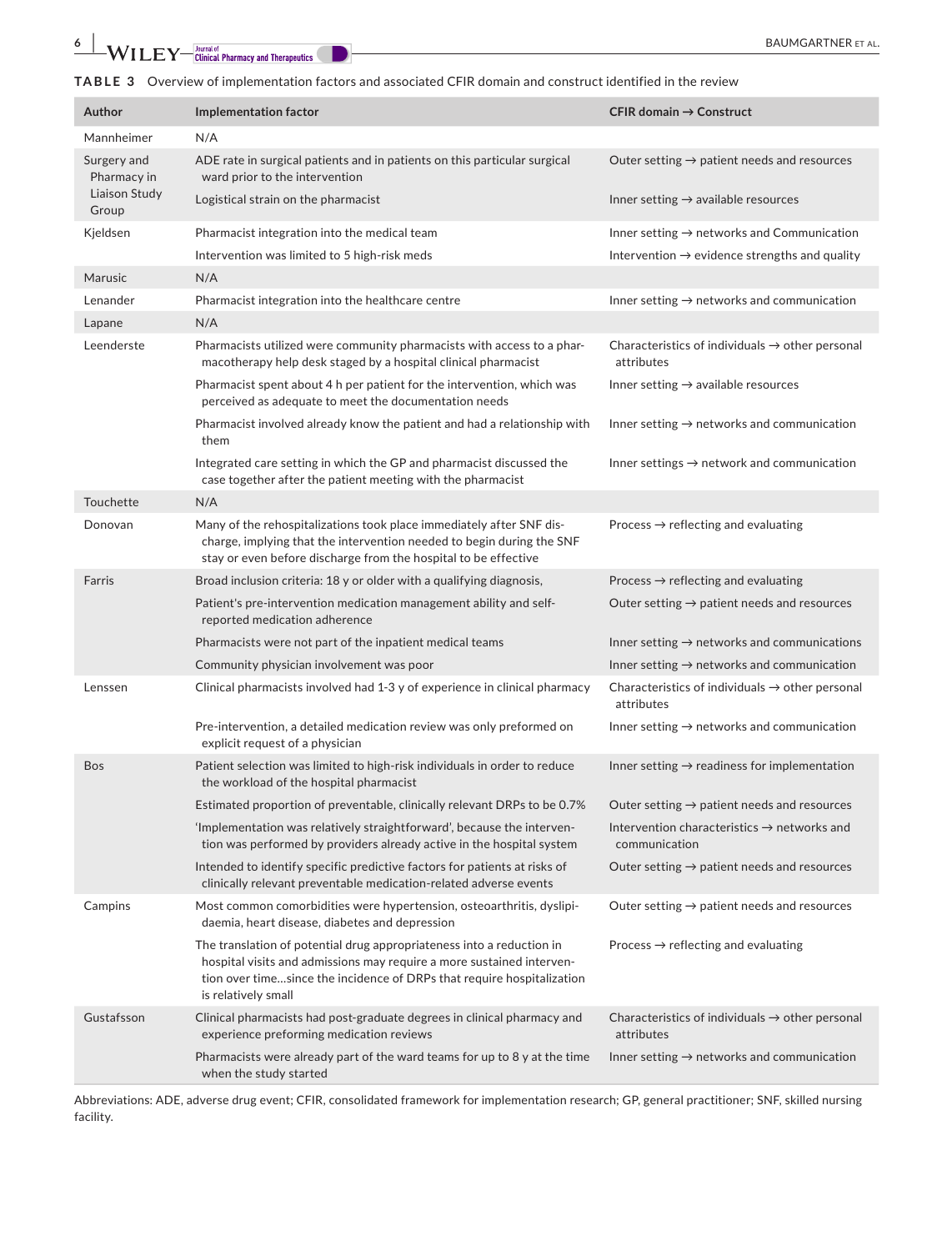**TABLE 4** Intermediate outcomes, also known as process measures, utilized by reviewed articles

|             | Process measures/ intermediate outcomes    |                           |                                  |                             |                                                        |          |  |
|-------------|--------------------------------------------|---------------------------|----------------------------------|-----------------------------|--------------------------------------------------------|----------|--|
| Author      | Pt characteristics<br>associated with DRPs | Number or<br>rate of DRPs | Types of<br>recommendations made | Time spent by<br>pharmacist | Rate of prescriber<br>acceptance of<br>recommendations | Costs    |  |
| Mannheimer  | $\times$                                   | X                         | X                                |                             |                                                        |          |  |
| <b>SPLG</b> |                                            |                           | $\times$                         | $\chi$                      | $\times$                                               |          |  |
| Kjeldsen    |                                            |                           |                                  |                             |                                                        |          |  |
| Marusic     |                                            |                           |                                  | $\times$                    |                                                        |          |  |
| Lapane      | X                                          |                           |                                  |                             |                                                        |          |  |
| Lenander    |                                            | $\times$                  |                                  | $\times$                    |                                                        |          |  |
| Leenderstse |                                            | $\times$                  | $\times$                         |                             |                                                        |          |  |
| Touchette   |                                            |                           |                                  |                             | $\times$                                               |          |  |
| Donovan     |                                            |                           |                                  |                             |                                                        |          |  |
| Farris      |                                            |                           |                                  | $\times$                    | $\times$                                               |          |  |
| Bos         |                                            |                           | X                                | X                           |                                                        | $\times$ |  |
| Campins     |                                            | $\times$                  | $\times$                         |                             | $\times$                                               | $\times$ |  |
| Lenssen     |                                            | X                         |                                  |                             | X                                                      |          |  |
| Gustafsson  |                                            | $\times$                  | $\times$                         | X                           | $\times$                                               |          |  |

Abbreviations: DRP, drug-related problems; SPLG, Surgery and Pharmacy in Liaison Group.

Another overlooked CFIR construct was 'relative advantage' which emphasizes the importance of the perceived advantage of the intervention by key stakeholders.<sup>18</sup> We found no discussion of perceptions of the benefits or risks of deprescribing by key stakeholders, such as physicians, nursing staff or patients in the reviewed studies. Without buy-in, an intervention may fail to have the deep impact required for a medication to be deprescribed and for it to stay deprescribed. Without being investigated further, this remains as a possible explanation for limited effectiveness.

Further, closely examining intermediate outcomes, such as the rate and type of problems identified, the time spent by various team members and prescriber response to recommendations are also critical to understanding how an intervention worked (or didn't) and can be used to evaluate fidelity and inform feasibility considerations. Although intermediate outcome measures were addressed in several studies, it was very inconsistent and multiple opportunities to study the implementation process were missed such as reporting on types of drugs associated with DRPs. Intermediate outcomes have been used as a surrogate for clinical outcome measures in other studies.<sup>14</sup> However, they provide the most information when used in conjunction with, as opposed to in place of, clinical outcome measures, to shed further light on the mechanisms behind the outcomes.

A limitation of this study is that our assessment of implementation factors and intermediate measures was limited by what authors chose to report in their published studies. We do not know whether implementation was informed by any of these considerations, or whether additional process measures were tracked. In addition, the authors may have published information relevant to implementation of their interventions in sibling papers that we did not review. Another limitation of this study is the subjective component of categorizing implementation factors. We attempted to minimize this effect by having two authors separately categorize implementation factors. We believe that these limitations do not detract from our main finding that most current studies are overlooking an important set of issues.

## **4** | **WHAT IS NEW AND CONCLUSION**

Our findings suggest that the conclusions of recent systematic reviews that current deprescribing interventions are ineffective might need to be re-evaluated.15 The correct conclusion might be that, although the tools and approaches have potential, their implementation was poor. In other words, the interventions were 'lost in translation'. Studies that rigorously examine and report on the implementation process are needed to tease apart this important distinction.

The CFIR was intended to be used for systematic analysis of the implementation process for a given intervention.<sup>18</sup> Although it has been use prospectively in other fields to guide pragmatic and effective study design, it has yet to be used to guide a deprescribing intervention. We found the framework to be relevant and applicable to deprescribing interventions and identified significant gaps in descriptions of the implementation process in published studies.

In addition to systematically evaluating and reporting on implementation determinants (including barriers and facilitators) and reporting on intermediate outcomes, the field of implementation offers multiple other approaches that can be brought to bear on the challenge of deprescribing. $35$  We suggest that future studies of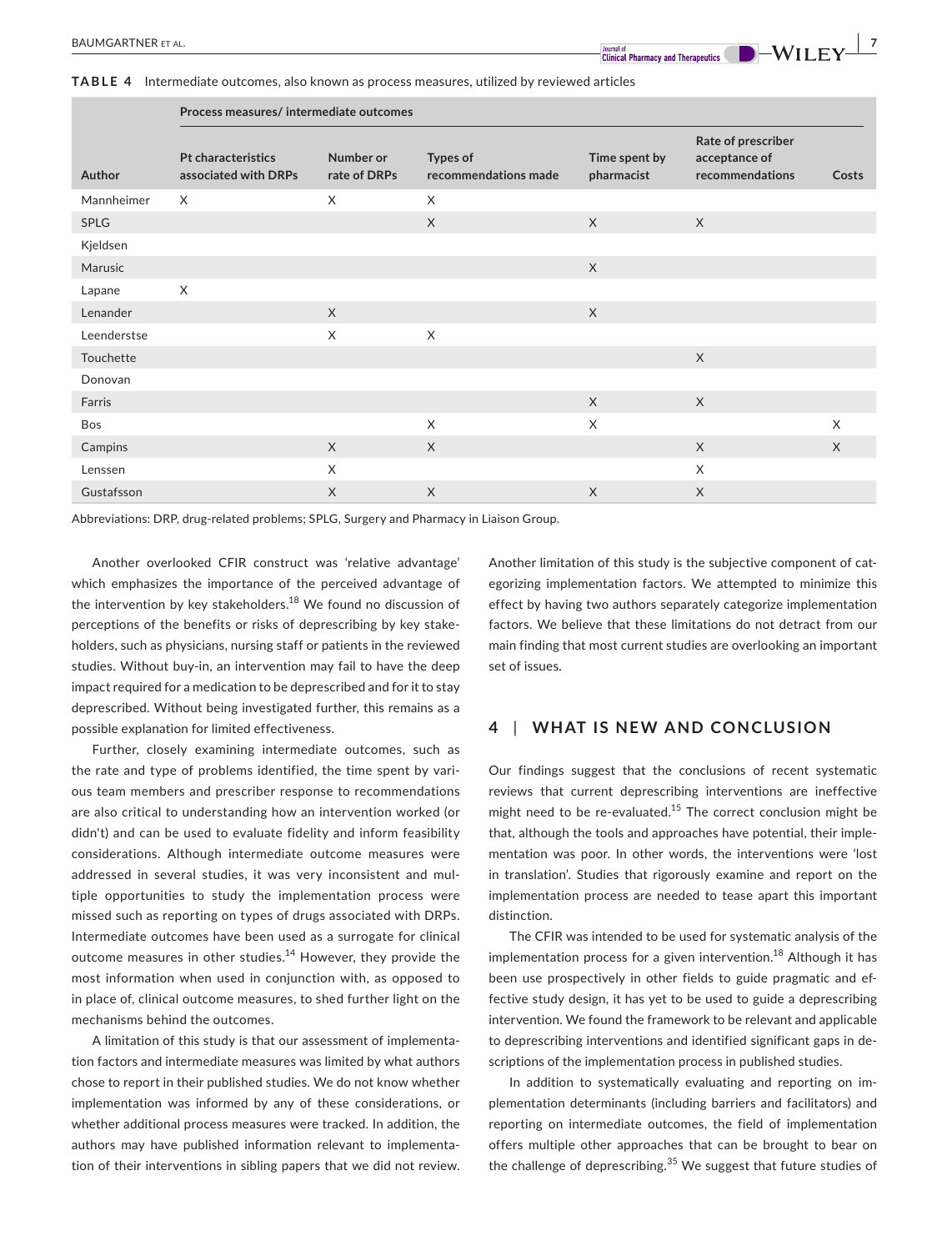**BAUMGARTNER ET AL.**<br> **BAUMGARTNER ET AL.** 

deprescribing interventions use a variety of implementation science approaches including: (a) identifying factors that are most important to the success of an intervention; (b) considering these factors in the explicit design of implementation strategies; and (c) developing approaches that permit adaptation to the unique characteristics of individual settings. Such studies would have a high potential to move the field of deprescribing forward ultimately leading to improved medication safety for older adults.

## **ACKNOWLEDGEMENTS**

Team Alice—an interdisciplinary research group with the mission of protecting seniors from harm due to medications, across the continuum of care. Christine Verni, EdD, FNP-BC and APRN contributed to early conceptualization and literature review.

## **CONFLICT OF INTEREST**

No conflicts of interest have been declared.

#### **ORCID**

*Andrew D Baumgartne[r](https://orcid.org/0000-0002-5681-5570)* [https://orcid.](https://orcid.org/0000-0002-5681-5570) [org/0000-0002-5681-5570](https://orcid.org/0000-0002-5681-5570) *Collin M Clark* <https://orcid.org/0000-0003-3509-9779> *Robert G W[ahler](https://orcid.org/0000-0003-1826-8913)* <https://orcid.org/0000-0003-0593-3195> *Ranjit Singh* <https://orcid.org/0000-0003-1826-8913>

### **REFERENCES**

- 1. Davidoff AJ, Miller GE, Sarpong EM, Yang E, Brandt N, Fick DM. Prevalence of potentially inappropriate medication use in older adults using the 2012 Beers criteria. *J Am Geriatr Soc*. 2015;63(3):486-500.
- 2. Dunn RL, Harrison D, Ripley TL. The beers criteria as an outpatient screening tool for potentially inappropriate medications. *Consult Pharm*. 2011;26(10):754-763.
- 3. Cannon KT, Choi MM, Zuniga MA. Potentially inappropriate medication use in elderly patients receiving home health care: a retrospective data analysis. *Am J Geriatr Pharmacother*. 2006;4(2):134-143.
- 4. Simon SR, Chan KA, Soumerai SB, et al. Potentially inappropriate medication use by elderly persons in U.S. Health Maintenance Organizations, 2000–2001. *J Am Geriatr Soc*. 2005;53(2):227-232.
- 5. Curtis LH, Østbye T, Sendersky V, et al. Inappropriate prescribing for elderly Americans in a large outpatient population. *Arch Intern Med*. 2004;164(15):1621-1625.
- 6. Gray SL, Hedrick SC, Rhinard EE, et al. Potentially inappropriate medication use in community residential care facilities. *Ann Pharmacother*. 2003;37(7-8):988-993.
- 7. Sloane PD, Zimmerman S, Brown LC, Ives TJ, Walsh JF. Inappropriate medication prescribing in residential care/assisted living facilities. *J Am Geriatr Soc*. 2002;50(6):1001-1011.
- 8. Golden AG, Preston RA, Barnett SD, Llorente M, Hamdan K, Silverman MA. Inappropriate medication prescribing in homebound older adults. *J Am Geriatr Soc*. 1999;47(8):948-953.
- 9. Willcox SM, Himmelstein DU, Woolhandler S. Inappropriate drug prescribing for the community-dwelling elderly. *JAMA*. 1994;272(4):292-296.
- 10. By the 2019 American Geriatrics Society Beers Criteria® Update Expert Panel. American Geriatrics Society 2019 Updated AGS Beers Criteria® for potentially inappropriate medication use in older adults. *J Am Geriatr Soc*. 2019;67(4):674-694.
- 11. O'Mahony D, O'Sullivan D, Byrne S, O'Connor MN, Ryan C, Gallagher P. STOPP/START criteria for potentially inappropriate prescribing in older people: version 2. *Age Ageing*. 2015;44(2):213-218.
- 12. Dills H, Shah K, Messinger-Rapport B, Bradford K, Syed Q. Deprescribing medications for chronic diseases management in primary care settings: a systematic review of randomized controlled trials. *J Am Med Dir Assoc*. 2018;19(11):923-935.e2.
- 13. Gray SL, Hart LA, Perera S, Semla TP, Schmader KE, Hanlon JT. Meta-analysis of interventions to reduce adverse drug reactions in older adults. *J Am Geriatr Soc*. 2018;66(2):282-288.
- 14. Cooper JA, Cadogan CA, Patterson SM, et al. Interventions to improve the appropriate use of polypharmacy in older people: a Cochrane systematic review. *BMJ Open*. 2015;5(12):e009235.
- 15. Rankin A, Cadogan CA, Patterson SM, et al. Interventions to improve the appropriate use of polypharmacy for older people. *Cochrane Database Syst Rev*. 2018;9:CD008165.
- 16. Nilsen P. Making sense of implementation theories, models and frameworks. *Implement Sci*. 2015;10:53.
- 17. Proctor E, Silmere H, Raghavan R, et al. Outcomes for implementation research: conceptual distinctions, measurement challenges, and research agenda. *Adm Policy Ment Health*. 2011;38(2):65-76.
- 18. Damschroder LJ, Aron DC, Keith RE, Kirsh SR, Alexander JA, Lowery JC. Fostering implementation of health services research findings into practice: a consolidated framework for advancing implementation science. *Implement Sci*. 2009;4:50.
- 19. Kirk MA, Kelley C, Yankey N, Birken SA, Abadie B, Damschroder L. A systematic review of the use of the Consolidated Framework for Implementation Research. *Implement Sci*. 2016;11(1):72.
- 20. Onder G, van der Cammen TJM, Petrovic M, Somers A, Rajkumar C. Strategies to reduce the risk of iatrogenic illness in complex older adults. *Age Ageing*. 2013;42(3):284-291.
- 21. Surgery and Pharmacy in Liaison (SUREPILL) Study Group. Effect of a ward-based pharmacy team on preventable adverse drug events in surgical patients (SUREPILL study). *Br J Surg*. 2015;102(10):1204-1212.
- 22. Farris KB, Carter BL, Xu Y, et al. Effect of a care transition intervention by pharmacists: an RCT. *BMC Health Serv Res*. 2014;14:406.
- 23. Kjeldsen LJ, Clemmensen MH, Kronborg C, et al. Evaluation of a controlled, national collaboration study on a clinical pharmacy service of screening for risk medications. *Int J Clin Pharm*. 2014;36(2):368-376.
- 24. Mannheimer B, Ulfvarson J, Eklöf S, et al. Drug-related problems and pharmacotherapeutic advisory intervention at a medicine clinic. *Eur J Clin Pharmacol*. 2006;62(12):1075-1081.
- 25. Marusic S, Gojo-Tomic N, Erdeljic V, et al. The effect of pharmacotherapeutic counseling on readmissions and emergency department visits. *Int J Clin Pharm*. 2013;35(1):37-44.
- 26. Leendertse AJ, de Koning GHP, Goudswaard AN, et al. Preventing hospital admissions by reviewing medication (PHARM) in primary care: an open controlled study in an elderly population. *J Clin Pharm Ther*. 2013;38(5):379-387.
- 27. Lenander C, Elfsson B, Danielsson B, Midlöv P, Hasselström J. Effects of a pharmacist-led structured medication review in primary care on drug-related problems and hospital admission rates: a randomized controlled trial. *Scand J Prim Health Care*. 2014;32(4):180-186.
- 28. Touchette DR, Masica AL, Dolor RJ, et al. Safety-focused medication therapy management: a randomized controlled trial. *J Am Pharm Assoc*. 2012;52(5):603-612.
- 29. Donovan JL, Kanaan AO, Gurwitz JH, et al. A pilot health information technology-based effort to increase the quality of transitions from skilled nursing facility to home: compelling evidence of high rate of adverse outcomes. *J Am Med Dir Assoc*. 2016;17(4): 312-317.
- 30. Lapane KL, Hughes CM, Daiello LA, Cameron KA, Feinberg J. Effect of a pharmacist-led multicomponent intervention focusing on the